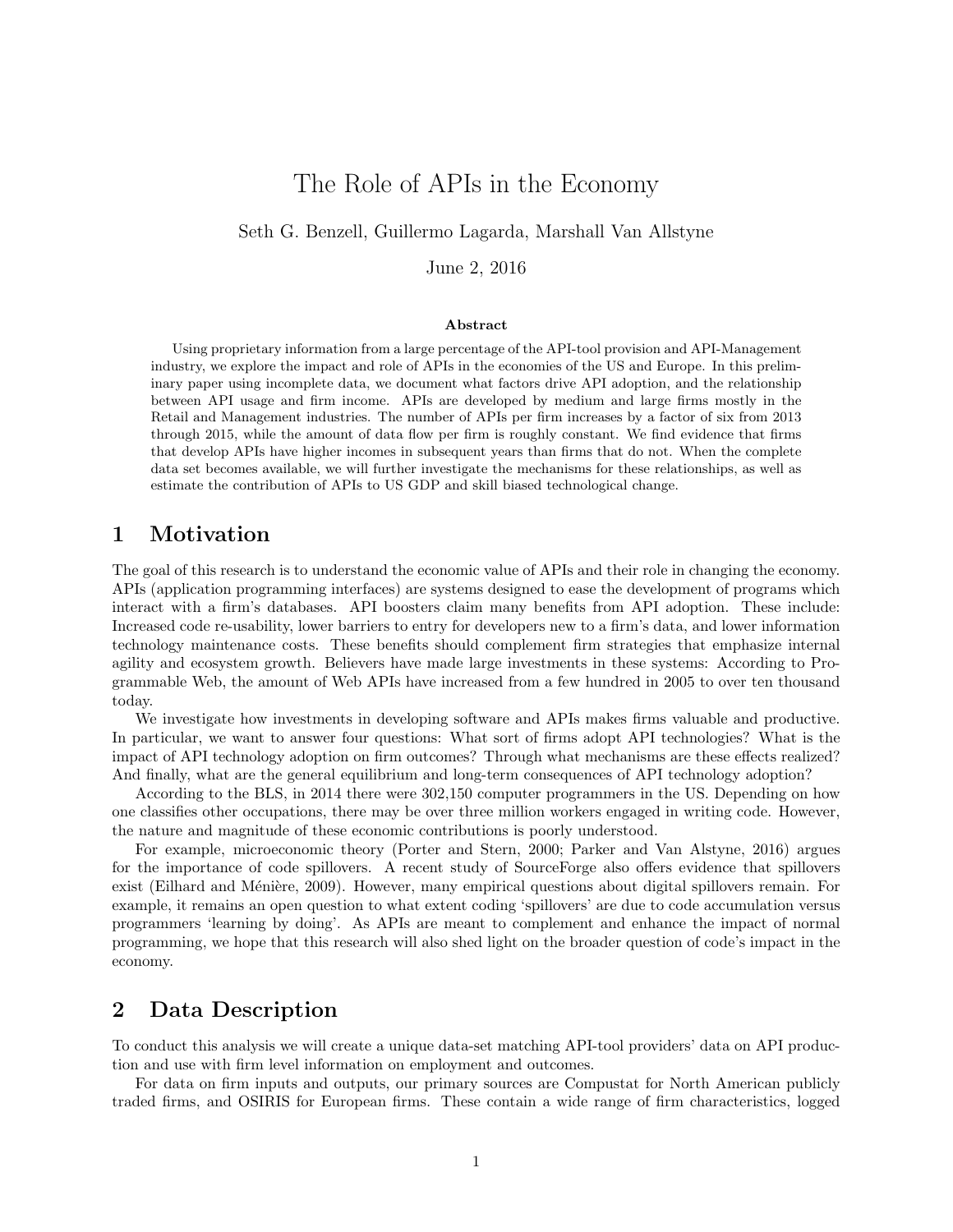at the quarterly and yearly level. We are looking into supplementing this with publicly available individual level employment information.

For data on API development and usage, we are collecting information from API management firms. For all companies contracting with the API management firm, we are collecting the following at the monthly level:

- The date the company first signed a contract with the API management firm
- The list of APIs in use
- The name of the API and any qualitative information available about its role (e.g. HR management, inventory management, etc.)
- Whether the API is open to the public or closed and used primarily inside the firm
- The number of developers with permission to develop for the API or programs with permission to execute calls on the API
- The number of calls handled by the API
- Any information available on the complexity of the API or on the amount of time and resources invested in developing the API
- Characteristics of information requested in API calls (e.g. average file size, distribution of file types)
- General characteristics of the contract signed by the firm (e.g. do they pay by the call, or by the API? Have there been important changes in how contracts were written?)

In our preliminary data, we have the following panel variables available at the quarterly level

- Number of APIs
- Number of calls per API
- Volume of data retrieved per API

### 3 Characteristics of Firms Adopting APIs

Table 1 gives information on the types of firms in our preliminary data which have developed APIs. Table 3 gives this information for all Compustat firms.

The APIs in our data are widely dispersed in size and leverage. Figure 1 gives additional information on the characteristics of firms adopting APIs. Table 2 shows variance in API usage amongst firms that have at least one API in a year. Note that the first year of API observations is 2013.

Firms in our sample had an average of 5 APIs in 2013 with about 2.9 million total calls, while in 2015 the average firm had 32 APIs with about 3.2 million calls. Meanwhile the average amount of data per firm decreased slightly, meaning that APIs got smaller over time. This suggests that API development leads to greater API specialization rather than creation of one overall API for the entire firm.

### 4 Impact of API Adoption

We seek to understand how investments in software production, (e.g. the employment of heterogeneous programmers) lead to the evolution of assets (a firm-specific code package and open or closed APIs) which are in turn used as a factor of production?

We use three techniques to estimate  $Y_i^T - Y_i^N = \gamma$ , where Y income for i firm when T-treated (the firm has at least one API) or N-not treated. The results are given in table 2.

In the first and second specifications, we fit a linear regression with the listed controls. The second specification differs from the first in that the leverage of a firm is included as an additional covariate. These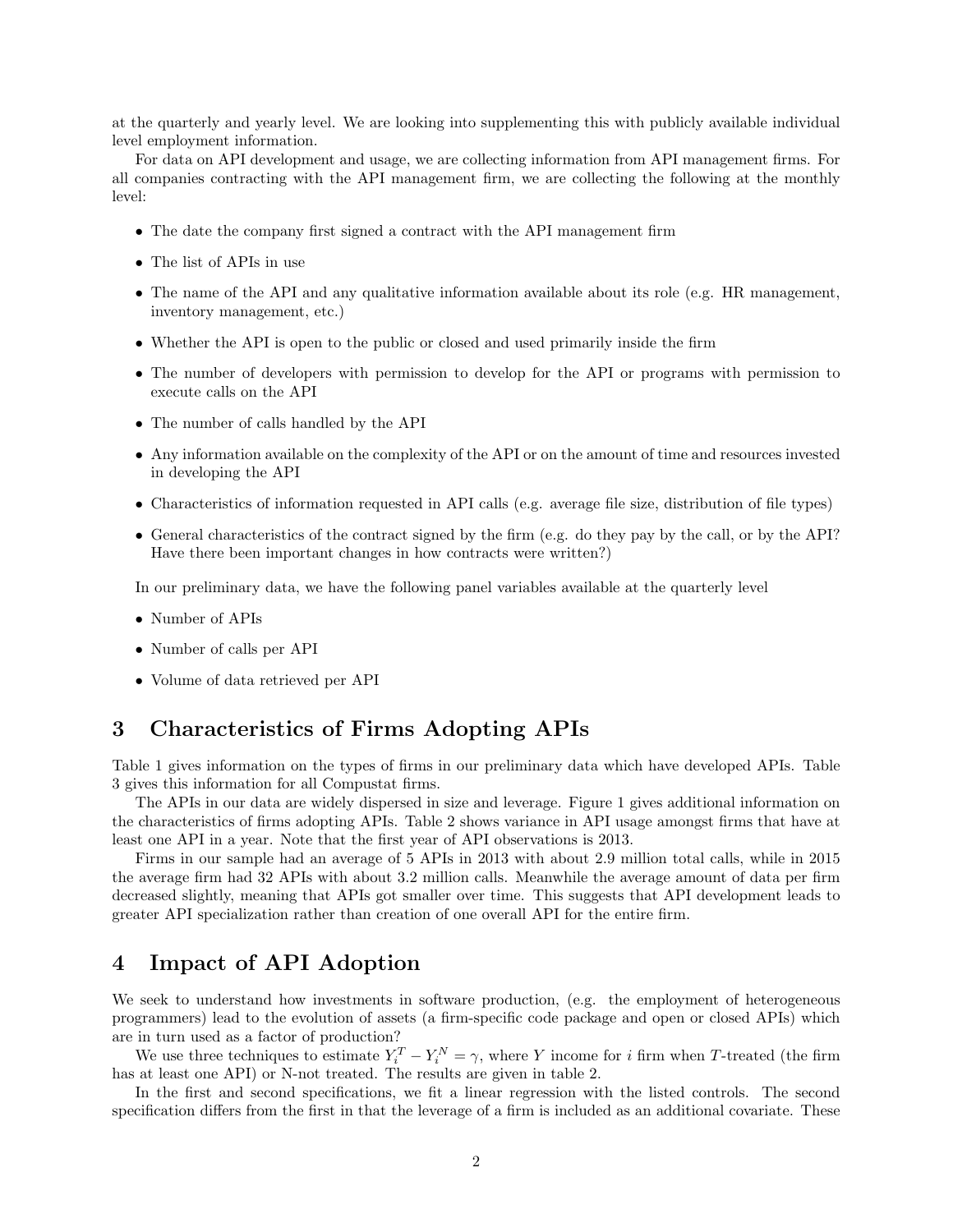| $\operatorname{Year}$ | Variable                 | Firms           | Mean     | Std. Dev. | Min       | Max       |
|-----------------------|--------------------------|-----------------|----------|-----------|-----------|-----------|
| 2010                  | Net Income               | $\overline{38}$ | 1434.68  | 3542.75   | $-224.16$ | 19085.00  |
|                       | Capital Investment       | 37              | 1297.06  | 4193.54   | 2.24      | 20302.00  |
|                       | Leverage                 | 37              | 1.47     | 6.37      | $-15.19$  | 34.56     |
|                       | Market Value             | 32              | 24118.85 | 41372.40  | 306.15    | 173667.73 |
|                       | R&D $\%$ Income          | 23              | 5.69     | 8.41      | 0.00      | 26.70     |
|                       | <b>Operating Profits</b> | 37              | 3525.54  | 8430.69   | 13.75     | 38952.00  |
| 2011                  | Net Income               | 40              | 1050.25  | 1617.17   | $-83.02$  | 8572.00   |
|                       | Capital Investment       | 40              | 1269.24  | 4018.84   | 2.18      | 20272.00  |
|                       | Leverage                 | 38              | 0.84     | 4.72      | $-20.71$  | 13.71     |
|                       | Market Value             | 32              | 26364.90 | 43786.66  | 244.47    | 179217.72 |
|                       | R&D % Income             | 25              | 5.57     | 7.97      | 0.00      | 25.42     |
|                       | <b>Operating Profits</b> | 40              | 3355.12  | 7166.68   | $-1.15$   | 34686.00  |
| 2012                  | Net Income               | 41              | 1161.66  | 1906.26   | $-195.87$ | 9019.00   |
|                       | Capital Investment       | 40              | 1349.40  | 3968.17   | 2.50      | 19728.00  |
|                       | Leverage                 | 40              | 0.28     | 5.46      | $-30.52$  | 10.83     |
|                       | Market Value             | 33              | 27901.75 | 45647.53  | 297.86    | 188148.83 |
|                       | R&D % Income             | 24              | 7.03     | 9.43      | 0.00      | 31.17     |
|                       | <b>Operating Profits</b> | 40              | 3289.89  | 6937.90   | $-10.76$  | 31140.00  |
| 2013                  | Net Income               | 22              | 1919.89  | 3766.79   | $-536.87$ | 18249.00  |
|                       | Capital Investment       | 22              | 1905.17  | 4774.90   | 5.08      | 21228.00  |
|                       | Leverage                 | 22              | 2.20     | 3.05      | 0.12      | 16.97     |
|                       | Market Value             | 22              | 31331.18 | 45231.01  | 516.41    | 183757.27 |
|                       | R&D % Income             | 17              | 5.10     | 7.52      | 0.00      | 25.95     |
|                       | <b>Operating Profits</b> | 22              | 5478.64  | 12113.35  | 8.41      | 49374.00  |
| 2014                  | Net Income               | 33              | 1464.19  | 1754.84   | $-72.37$  | 6224.00   |
|                       | Capital Investment       | 33              | 2255.65  | 4975.84   | 17.21     | 21433.00  |
|                       | Leverage                 | 33              | 2.65     | 4.32      | 0.16      | 17.57     |
|                       | Market Value             | 33              | 36009.49 | 46906.25  | 449.08    | 174228.41 |
|                       | R&D % Income             | 33              | 5.14     | 9.03      | 0.00      | 26.87     |
|                       | <b>Operating Profits</b> | 33              | 4800.88  | 7379.46   | 31.60     | 31689.00  |
| 2015                  | Net Income               | 40              | 2297.67  | 3840.38   | $-43.21$  | 13345.00  |
|                       | Capital Investment       | 40              | 2210.31  | 5639.84   | 21.96     | 20015.00  |
|                       | Leverage                 | 40              | 3.73     | 8.28      | 0.20      | 31.16     |
|                       | Market Value             | 40              | 42373.17 | 65740.92  | 771.83    | 211447.39 |
|                       | R&D % Income             | 40              | 6.50     | 11.15     | 0.00      | 28.87     |
|                       | <b>Operating Profits</b> | 40              | 6487.03  | 12952.94  | 23.06     | 47845.00  |

Financial Summary Statistics, Firms Adopting APIs

Table 1: Financial Summary Statistics for firms that adopt APIs during or after 2013. Variables are in millions, except for leverage ratio and sales. Sales are quarterly sale quantities indexed by earliest period on record (Observation to be replaced with firm). Net income is operating and non-operating income minus non-extraordinary expenses. Operating profit is operating income minus operating expenses. Observations are quarterly, number of firms for a variable are those with at least one quarter of data in a year.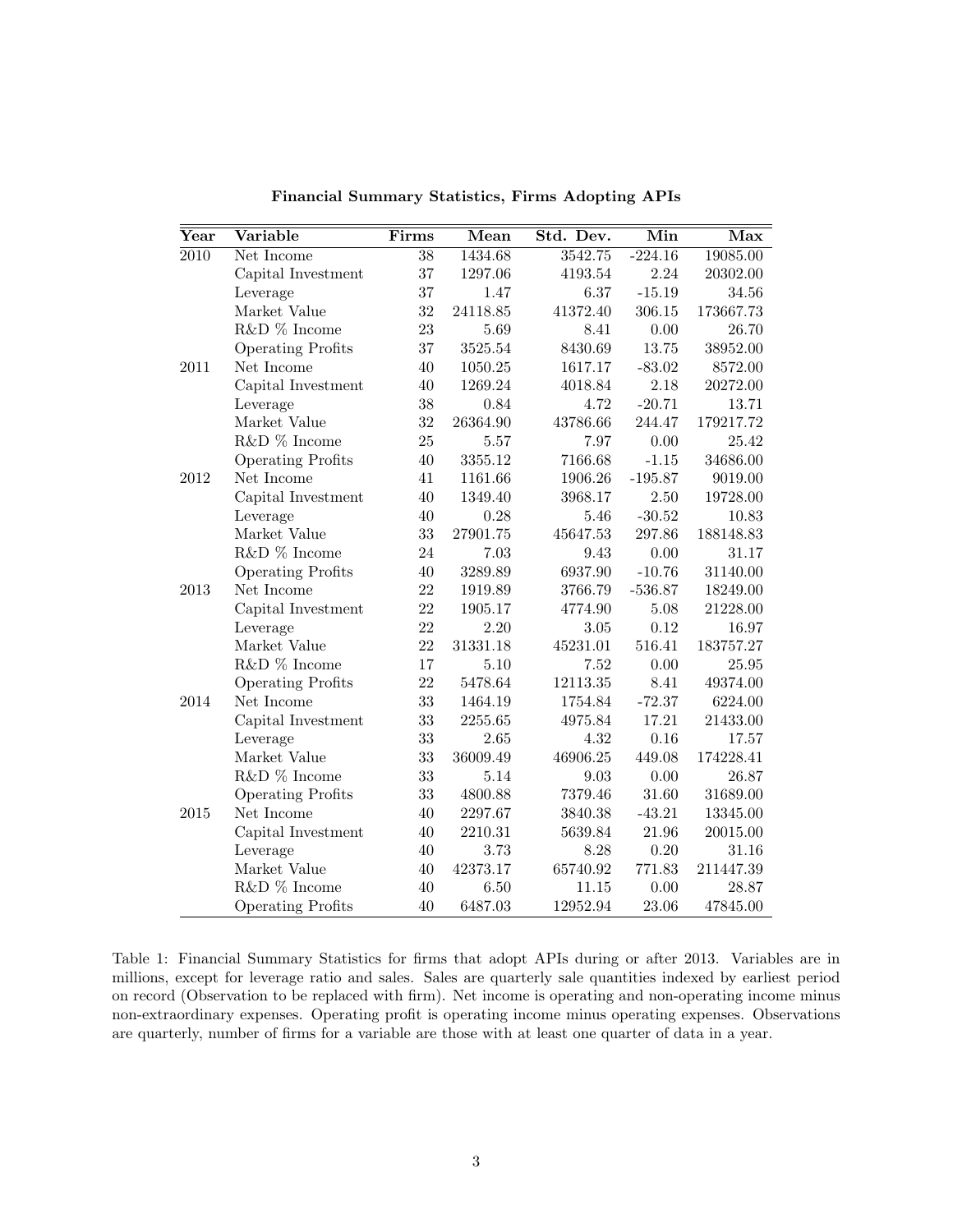| Main Characteristics of Firms that Adopted APIs |        |        |        |  |
|-------------------------------------------------|--------|--------|--------|--|
|                                                 | 2013   | 2014   | 2015   |  |
| <b>Main Sectors</b>                             |        |        |        |  |
| Retail (NAICS 44-45)                            | 67.6%  | 72.10% | 70.20% |  |
| Management (NAICS 55-56)                        | 17.4%  | 20.20% | 19.10% |  |
| Information & Financial (NAICS 51-52)           | 7.0%   | 5.30%  | 4.60%  |  |
| <b>Average Others</b>                           | 0.4%   | 0.70%  | 0.63%  |  |
| <b>Region (Publicly Traded in USA only)</b>     |        |        |        |  |
| <b>USA</b>                                      | 83.4%  | 80.0%  | 79.3%  |  |
| <b>EUROPE</b>                                   | 10.1%  | 9.2%   | 10.2%  |  |
| <b>AMERICAS</b>                                 | 4.4%   | 8.1%   | 7.7%   |  |
| <b>ASIA</b>                                     | 2.0%   | 2.3%   | 2.0%   |  |
| <b>Proximity to Provider (Euclidean L2)</b>     | 31.1   | 30.98  | 27.3   |  |
| USA (firms based in USA)                        | 31.1   | 30.98  | 27.3   |  |
| EUROPE (firms based in EU)                      | 22.7   | 21     | 20.4   |  |
| <b>Size</b>                                     |        |        |        |  |
| <b>Employees</b>                                | 674.22 | 1180.8 | 943.2  |  |
| Margin after Operational Expenditures           | 11.80% | 14.80% | 18.60% |  |

Figure 1: Characteristics of firms that adopt APIs during or after 2013, by year.

specifications yield the result that firms that adopt APIs have significantly higher incomes in subsequent years.

Of course, future income is unlikely to depend on sales, capital expenditure, and leverage in a linear way. Therefore, our second approach is to generate matching estimators. These are based on imputing counterfactual outcome value for each firm. The matching estimator takes the form:

$$
\tau = N^{-1} \sum [\hat{Y}_i^T - \hat{Y}_i^N]. \tag{1}
$$

Specification 3 uses propensity scoring to estimate the effect of API adoption. Our current preferred specification (the fourth), nearest neighbor matching, uses the firms that are most similar ex-ante to the the API using firms to estimate the effect of API use. Once APIs are adopted by a firm they have significantly more income than firms that are ex-ante similar. Our point estimate is that their income is over a third of a million dollars higher every year.

Tables 4, 5, 7, 6, 8 , and 9 linearly estimate the effect of different measures of API use on income. The results again are optimistic: Volume and Traffic seem to have a positive effect on revenues and operating profits. An interesting finding is that after adoption of API, using more programmers is associated with lower revenues. While the analysis still a work in progress, this might offer a hint of interesting questions regarding the effect (efficiency) that an API might have on a single programmer.

The estimates of ?? and 2 are likely to be biased. API usage is probably caused by unobservable firm characteristics, like anticipated demand growth or general firm tech-savvyness, that might be correlated with future income. In future work we will use IV and other approaches to eliminate this bias.

As more information becomes available, we would also like to understand how APIs make their impact. For example, to what extent do code and APIs complement or substitute for other factors of production? How do they differ? To what extent does the openness of an API matter to its function in a firm? Does the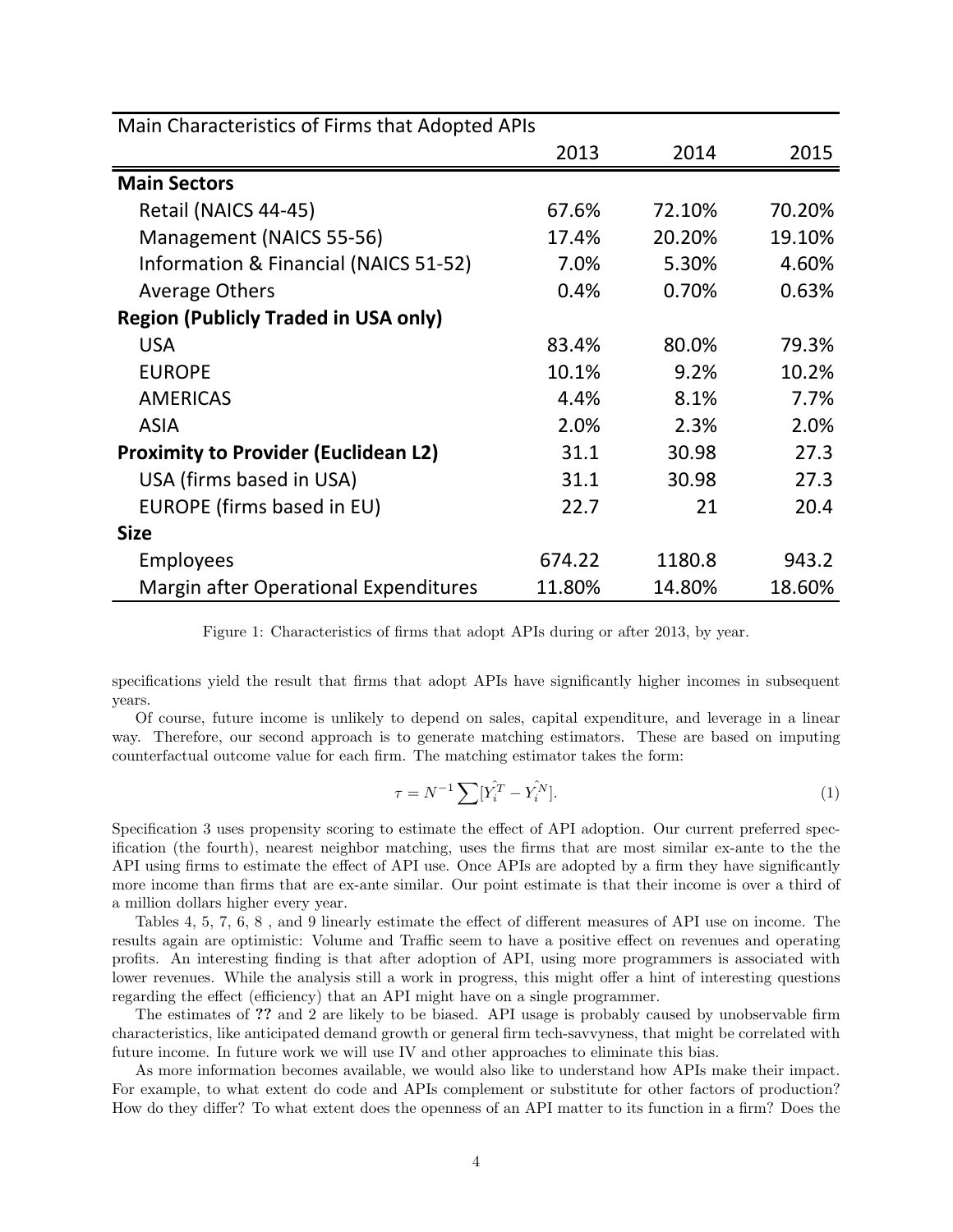| Year | Variable       | Firms | Mean      | Std. Dev. | Min            | Max        |
|------|----------------|-------|-----------|-----------|----------------|------------|
| 2013 | Number of APIs | 22    | 5.00      | 5.67      | 1              | 25         |
|      | Developers     | 22    | 80.26     | 148.06    | 1              | 492        |
|      | Calls          | 22    | 2.87      | 12.20     | $\overline{2}$ | 57.40      |
|      | Data           | 22    | 126000.00 | 522000.00 | $\theta$       | 2340000.00 |
|      | Data per Call  | 22    | 43971.37  | 42786.89  | $\overline{2}$ | 40766.55   |
| 2014 | Number of APIs | 33    | 15.52     | 18.86     | 1              | 70         |
|      | Developers     | 33    | 329.27    | 888.33    |                | 4777       |
|      | Calls          | 33    | 1.20      | 2.55      | $\overline{2}$ | 10.80      |
|      | Data.          | 33    | 26700.00  | 104000.00 | $\theta$       | 571000.00  |
|      | Data per Call  | 33    | 22304.14  | 40776.61  | $\mathfrak{D}$ | 52870.37   |
| 2015 | Number of APIs | 40    | 32.05     | 59.37     | 1              | 331        |
|      | Developers     | 40    | 365.05    | 598.69    | 1              | 3171       |
|      | Calls          | 40    | 3.23      | 11.10     | 1              | 66.60      |
|      | Data           | 40    | 35700.00  | 111000.00 | $\Omega$       | 546000.00  |
|      | Data per Call  | 40    | 11043.89  | 10000.00  | $\mathfrak{D}$ | 8198.20    |

API Usage Statistics

Table 2: API Usage Summary Statistics for firms that adopt APIs during or after 2013. Data is volume flow in million bytes, calls are in millions. Developers is number of developers authorized to write programs for a firm's APIs. Observations are quarterly, and number of firms is the number of firms with at least one observation in a year.

function of APIs as a factor of production vary by industry? Firm strategy? What kind of investments have the highest return? Investments in open APIs, closed APIs, or investments in bespoke programs? Is there an inter-temporal tradeoff?

As another method of understanding the value and mechanisms by which APIs and related investments impact firms, when our final data set becomes available we will estimate the following production functions:

$$
Y_{i,t} = f_{Y,i}(\overrightarrow{A_{m,t}}, P_t, X_{Y,t})
$$
  

$$
P_t = f_{i,P}(P_{t-1}, \overrightarrow{A_{m,t}}, X_{P,t})
$$
  

$$
A_{m,t} = f_{i,A}(A_{m,t-1}, X_{A,m,t})
$$

Where  $Y_i$  is some characteristic of a firm in industry i (such as revenue),  $A_m$  is the (unobservable) quality in efficiency units of every API  $m$ , and  $P$  is the quality of the firm's private program stock.  $X$  are any other inputs used in the production of these. These flexible functions allow for many types of spillovers, including learning by doing, code-reuse (and depreciation), and increasing returns to scale.

We will estimate these equations using the following approaches. First, we will try to discover a proxy (which may be a compound of such factors as API calls by type) to use in the place of unobservable  $A_m$  and P. We hypothesize that APIs with different functions (e.g. sales, login, inventory) and orientations (e.g. B2B, B2C, internal) will differentially impact a firm's inputs and outputs. A second approach to estimating  $A_m$  and  $P_t$  is to perform a two-step procedure to generate an in sample forecast series.

For each of these approaches we will then use the Generalized Method of Moments estimator of Arellano and Bond (1991), also known as difference GMM, and an augmented version (system GMM) developed by Arellano and Bover (1995).

These estimators are designed for dynamic panel models with: a shorter time dimension, and large number of observations (in our case firms or code modules); a linearized functional relationship; a left-handside variable that is dynamic, depending on its own past realizations; independent variables that are not strictly exogenous, meaning that they are correlated with past and possibly current realizations of the error;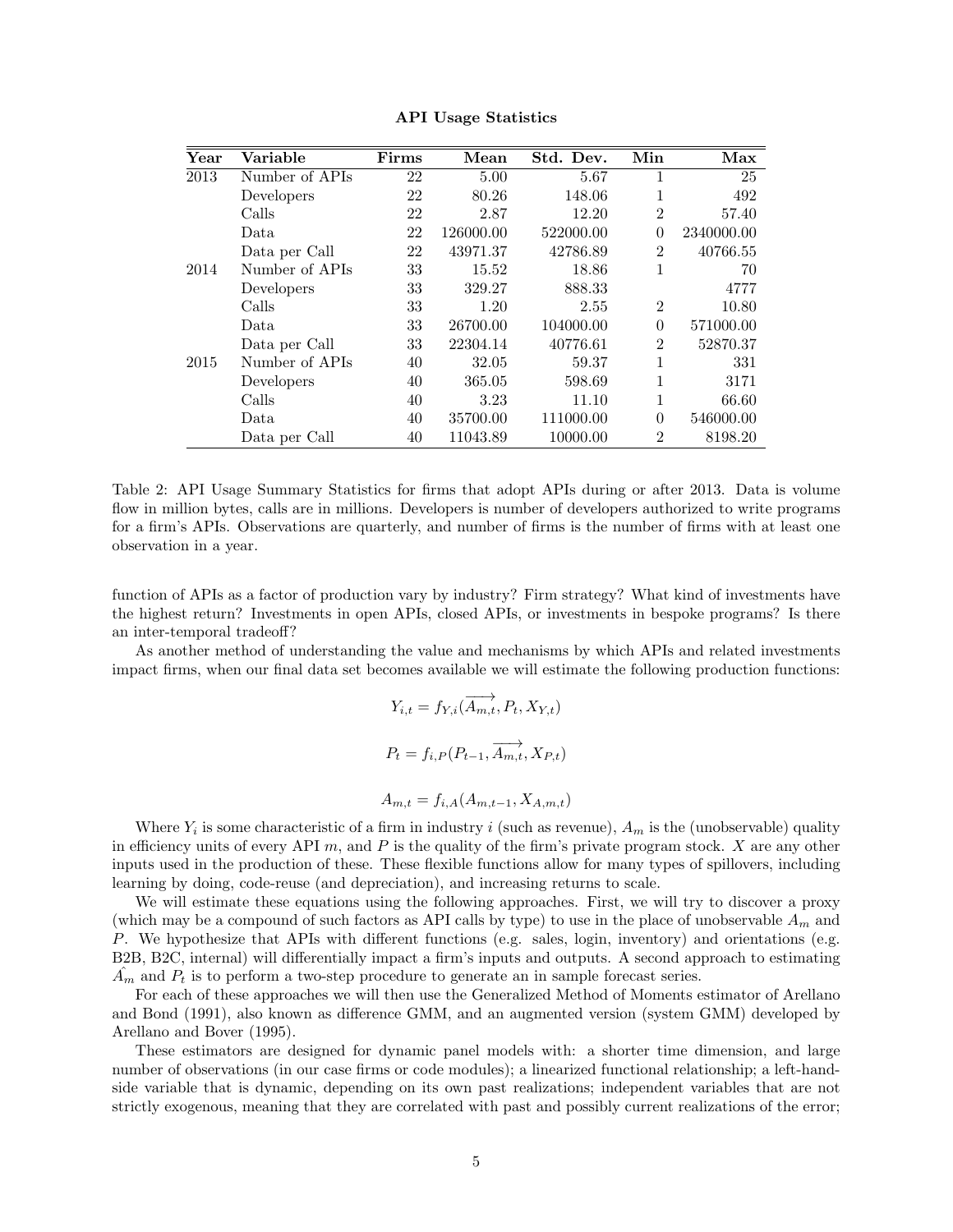Treatment Effect Estimation

Outcome Variable: Income (Revenues before Extraodinary Events)

|              | <b>Regression (IPW)</b> |               | Propensity | <b>Nearest</b> |
|--------------|-------------------------|---------------|------------|----------------|
|              | <b>Baseline</b>         | Leverage      | Match      | Neighbor       |
| <b>ATE</b>   | 162.4634**              | 187.8349*     | 492.1583** | 364.7665**     |
|              | (13.34328)              | (14.76836)    | (125.6853) | (69.51876)     |
| <b>Sales</b> | $0.05235+$              | $0.052296*$   |            |                |
|              | 6.20                    | 6.20          |            |                |
| <b>CAPX</b>  | $-0.0564$               | $-0.0563152+$ |            |                |
|              | (6.19)                  | (6.37)        |            |                |
| lev          |                         | $-0.0461+$    |            |                |
|              |                         | (7.745)       |            |                |
| Constant     | 27.56532**              | 31.28339**    |            |                |
|              | (13.01)                 | (17.01)       |            |                |

Treatment Variable: Adoption of API (Binary, adjusted in time)

### Std. Errors statistics in parentheses  $+$  p<0.10,  $*$  p<0.05,  $**$  p<0.01

Figure 2: Estimation of the effect of API technology adoption under different specifications. Outcome is the net income variable described above, measured in millions. Sales is total firm sales in quantities indexed by sales in the firm's first year of observation.

fixed individual effects; and heteroskedasticity and autocorrelation within individuals and possibly across them. Robustness to autocorrelation is especially important given that we believe  $A_m$  and P accumulate over time. These GMM estimators take the first difference of the estimated equation to eliminate the fixed effects term and then use the lagged value (or future value in the forward orthogonal case) of the right hand side variables as instruments to estimate the coefficients.

# 5 General Equilibrium Impact

A large body of macroeconomic theory (Jones, 2002, 2005; Romer, 1986; Furman et al., 2002; Benzell et al., 2016) argues for the ongoing importance of code and code spillovers. The skill biased technological change literate emphasizes the importance of these and related technical changes on wages.

In future work, we would also like to estimate the overall impact of APIs and related code investments on the economy. In particular we plan to make an estimate of APIs' overall economic contribution and average RTI. Finally, with a rich enough data set, we hope to explore the contribution of APIs to skill biased technological change.

## References

Arellano, M. and S. Bond (1991). Some tests of specification for panel data: Monte carlo evidence and an application to employment equations. The review of economic studies  $58(2)$ ,  $277-297$ .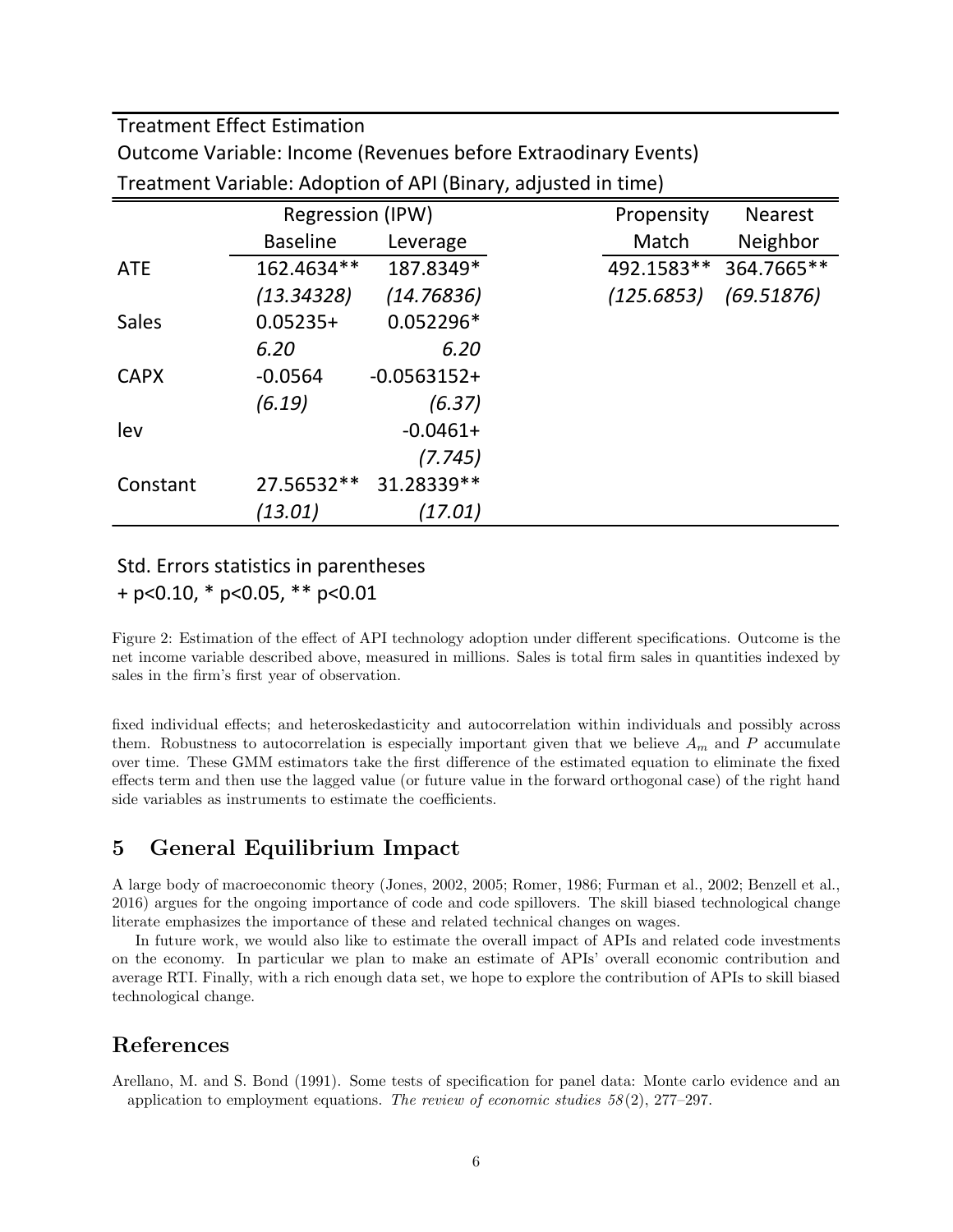- Arellano, M. and O. Bover (1995). Another look at the instrumental variable estimation of error-components models. Journal of econometrics  $68(1)$ , 29-51.
- Benzell, S., L. Kotlikoff, G. Lagarda, and J. Sachs (2016). Robots are us: Some economics of human automation. NBER Working Paper.
- Eilhard, J. and Y. Ménière (2009). A look inside the forge: Developer productivity and spillovers in open source projects. Available at SSRN 1316772.
- Furman, J. L., M. E. Porter, and S. Stern (2002). The determinants of national innovative capacity. Research policy 31 (6), 899–933.
- Jones, C. I. (2002). Sources of us economic growth in a world of ideas. American Economic Review, 220–239.
- Jones, C. I. (2005). Growth and ideas. Handbook of economic growth 1, 1063–1111.
- Parker, G. and M. W. Van Alstyne (2016). Innovation, openness, and platform control. Management Science Forthcoming.
- Porter, M. E. and S. Stern (2000). Measuring the "ideas" production function: Evidence from international patent output. Technical Report Working Paper #7891, National Bureau of Economic Research.
- Romer, P. (1986). Increasing returns and long-run growth. The Journal of Political Economy 94(5), 1002.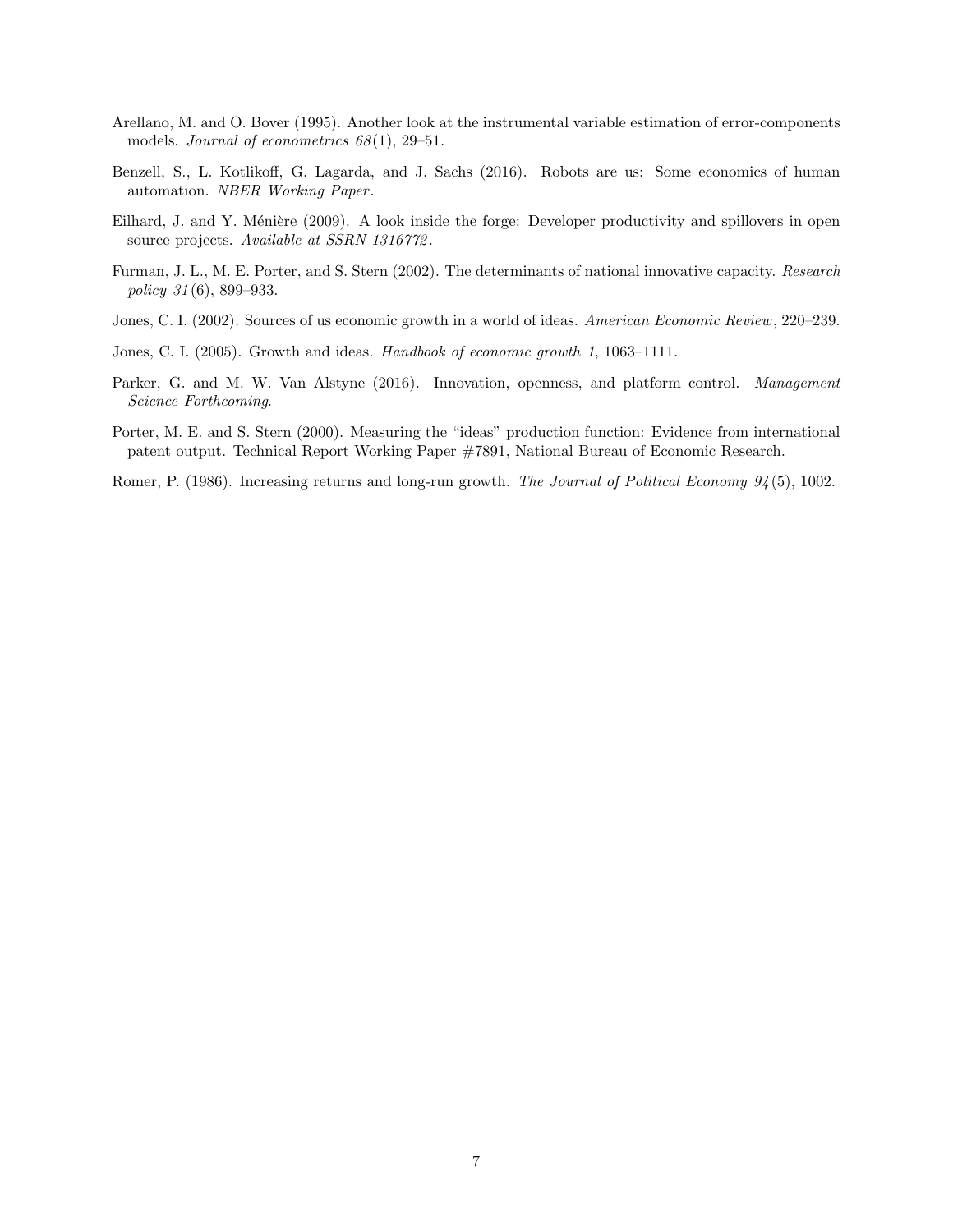| $\overline{\text{Year}}$ | Variable                 | Firms   | Mean    | Std. Dev. | p25       | p50        | p75     |
|--------------------------|--------------------------|---------|---------|-----------|-----------|------------|---------|
| $\overline{2010}$        | Net Income               | 600     | 165.02  | 1124.24   | $-4.00$   | 3.47       | 51.27   |
|                          | Capital Investment       | 544     | 158.44  | 899.27    | $0.34\,$  | 5.24       | 45.80   |
|                          | Leverage                 | 599     | 12.39   | 710.53    | 0.27      | 0.93       | 2.61    |
|                          | Market Value             | 502     | 2717.58 | 13778.56  | 33.57     | 212.69     | 1139.54 |
|                          | R&D % Income             | 259     | 270.46  | 3932.85   | 0.13      | 3.65       | 15.65   |
|                          | <b>Operating Profits</b> | $548\,$ | 496.47  | 3191.34   | $-0.13$   | 22.52      | 178.61  |
| 2011                     | Net Income               | 603     | 180.23  | 1291.11   | $-3.44$   | 4.34       | 60.48   |
|                          | Capital Investment       | 547     | 184.84  | 1043.71   | 0.33      | 6.13       | 56.21   |
|                          | Leverage                 | 602     | 12.29   | 567.50    | $0.26\,$  | 0.95       | 2.68    |
|                          | Market Value             | 500     | 2815.08 | 15005.92  | 32.54     | 191.44     | 1169.03 |
|                          | R&D $\%$ Income          | 258     | 836.26  | 20578.36  | 0.11      | 3.73       | 16.39   |
|                          | <b>Operating Profits</b> | 551     | 531.78  | 3324.86   | $-0.20$   | 24.67      | 198.13  |
| 2012                     | Net Income               | 623     | 177.59  | 1349.31   | $-4.34$   | 3.88       | 57.80   |
|                          | Capital Investment       | 566     | 200.67  | 1122.96   | 0.27      | 5.64       | 59.60   |
|                          | Leverage                 | 622     | 14.86   | 618.78    | $0.23\,$  | $\rm 0.93$ | 2.75    |
|                          | Market Value             | 504     | 3073.15 | 17587.85  | 32.45     | 208.51     | 1274.91 |
|                          | R&D % Income             | 266     | 775.72  | 17791.76  | 0.09      | 4.00       | 18.43   |
|                          | <b>Operating Profits</b> | 570     | 535.02  | 3457.00   | $-0.53$   | 22.00      | 196.21  |
| 2013                     | Net Income               | 633     | 218.83  | 1865.12   | $-5.02$   | 3.69       | 60.08   |
|                          | Capital Investment       | 574     | 208.66  | 1203.91   | 0.19      | 5.20       | 60.12   |
|                          | Leverage                 | 633     | 4.82    | 303.45    | 0.20      | 0.89       | 2.56    |
|                          | Market Value             | 516     | 3851.48 | 19087.22  | 40.90     | 288.37     | 1707.91 |
|                          | R&D % Income             | 268     | 395.70  | 4378.62   | 0.16      | 4.10       | 18.92   |
|                          | <b>Operating Profits</b> | 579     | 571.46  | 3651.76   | $-0.91$   | 19.55      | 197.32  |
| 2014                     | Net Income               | 597     | 199.04  | 1302.81   | $-5.48$   | 5.12       | 74.80   |
|                          | Capital Investment       | 544     | 232.65  | 1230.99   | $0.24\,$  | $6.26\,$   | 68.20   |
|                          | Leverage                 | 596     | 2.87    | 41.47     | 0.26      | $1.00\,$   | 2.68    |
|                          | Market Value             | 526     | 4099.40 | 20474.84  | $50.38\,$ | 323.39     | 1839.94 |
|                          | R&D % Income             | 256     | 551.07  | 7470.75   | $0.20\,$  | 4.24       | 18.53   |
|                          | <b>Operating Profits</b> | 548     | 550.10  | 3023.48   | $-1.09$   | 25.71      | 235.98  |
| $2015\,$                 | Net Income               | 559     | 285.36  | 1856.41   | $-1.41$   | 19.21      | 144.26  |
|                          | Capital Investment       | 419     | 335.18  | 1437.76   | 1.78      | 24.78      | 129.69  |
|                          | Leverage                 | 556     | 2.85    | 13.32     | 0.45      | 1.20       | 3.11    |
|                          | Market Value             | 534     | 6863.46 | 28674.46  | 139.96    | 917.40     | 3629.67 |
|                          | R&D % Income             | 253     | 176.33  | 3152.15   | 0.00      | 4.20       | 15.97   |
|                          | <b>Operating Profits</b> | 512     | 725.87  | 3282.37   | $3.94\,$  | 88.91      | 431.00  |

Financial Summary Statistics, All Compustat Firms

Table 3: Financial Summary Statistics for firms that adopt APIs during or after 2013. Variables are in millions, except for leverage ratio. Net income is operating and non-operating income minus non-extraordinary expenses. Operating profit is operating income minus operating expenses. Observations are quarterly, number of firms for a variable are those with at least one quarter of data in a year.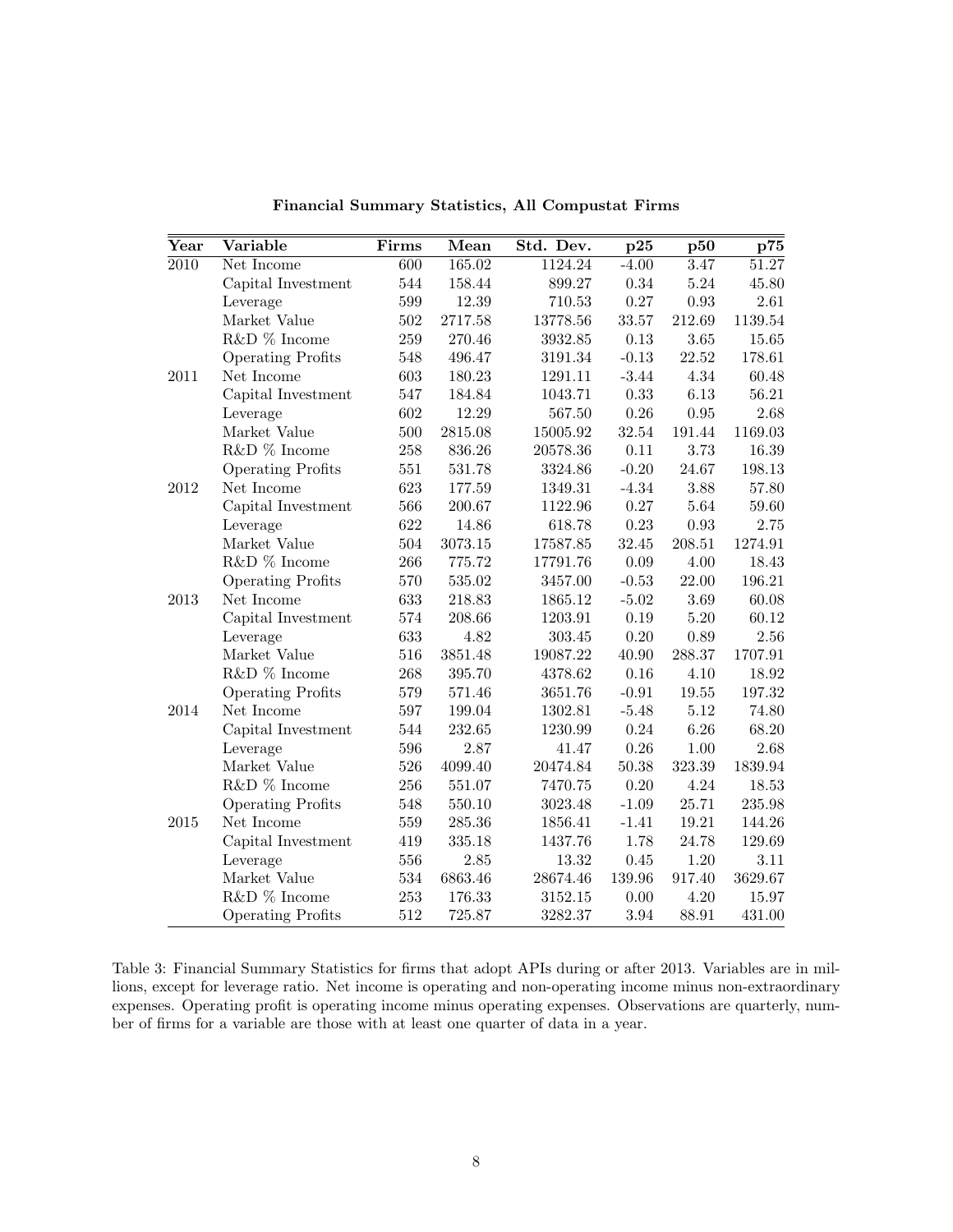| ပ                          | ပ                 |                   |           |                   |
|----------------------------|-------------------|-------------------|-----------|-------------------|
|                            | $\left( 1\right)$ | $\left( 2\right)$ | (3)       | $\left( 4\right)$ |
| Data                       | $6.669+$          | $7.455+$          | $8.102 +$ | $6.646+$          |
|                            | (1.98)            | (1.93)            | (2.43)    | (2.27)            |
| Capital Expenditures (log) |                   | $-0.146$          | $-0.409$  | 0.0215            |
|                            |                   | $(-0.55)$         | $(-1.48)$ | (0.06)            |
| <b>Employees</b>           |                   |                   | 0.00866   | $-0.00582$        |
|                            |                   |                   | (1.67)    | $(-0.59)$         |
| Leverage Ratio             |                   |                   |           | 0.254             |
|                            |                   |                   |           | (1.65)            |
| Constant                   | $6.421**$         | $7.310**$         | $7.454**$ | $7.251*$          |
|                            | (186.82)          | (4.51)            | (5.35)    | (5.76)            |
| Observations               | 720               | 720               | 720       | 680               |
| $R^2$                      | 0.394             | 0.429             | 0.663     | 0.823             |

Table 4: Linear Regression of Log Net Income, with Firm Fixed Effects

 $\boldsymbol{t}$  statistics in parentheses

+  $p < 0.10,$  \*  $p < 0.05,$  \*\*  $p < 0.01$ 

| Table 9. Emical Treglession of Eog Fee Income, while Firm Fixed Enteres |                  |                   |                   |                  |  |  |
|-------------------------------------------------------------------------|------------------|-------------------|-------------------|------------------|--|--|
|                                                                         | $\left(1\right)$ | $\left( 2\right)$ | $\left( 3\right)$ | $\left(4\right)$ |  |  |
| Calls                                                                   | $6.448 +$        | $7.430+$          | $8.125^{+}$       | $6.695+$         |  |  |
|                                                                         | (1.95)           | (1.94)            | (2.48)            | (2.36)           |  |  |
| Capital Expenditures (log)                                              |                  | $-0.170$          | $-0.439$          | $-0.00482$       |  |  |
|                                                                         |                  | $(-0.63)$         | $(-1.58)$         | $(-0.01)$        |  |  |
| <b>Employees</b>                                                        |                  |                   | 0.00877           | $-0.00571$       |  |  |
|                                                                         |                  |                   | (1.71)            | $(-0.60)$        |  |  |
| Leverage Ratio                                                          |                  |                   |                   | 0.254            |  |  |
|                                                                         |                  |                   |                   | (1.69)           |  |  |
| Constant                                                                | $6.607**$        | $7.677**$         | $7.920**$         | $7.544*$         |  |  |
|                                                                         | (205.71)         | (4.51)            | (5.45)            | (5.75)           |  |  |
| Observations                                                            | 800              | 800               | 800               | 760              |  |  |
| $\,R^2$                                                                 | 0.387            | 0.432             | 0.672             | 0.832            |  |  |

Table 5: Linear Regression of Log Net Income, with Firm Fixed Effects

 $\bar{t}$  statistics in parentheses

+  $p < 0.10$ , \*  $p < 0.05$ , \*\*  $p < 0.01$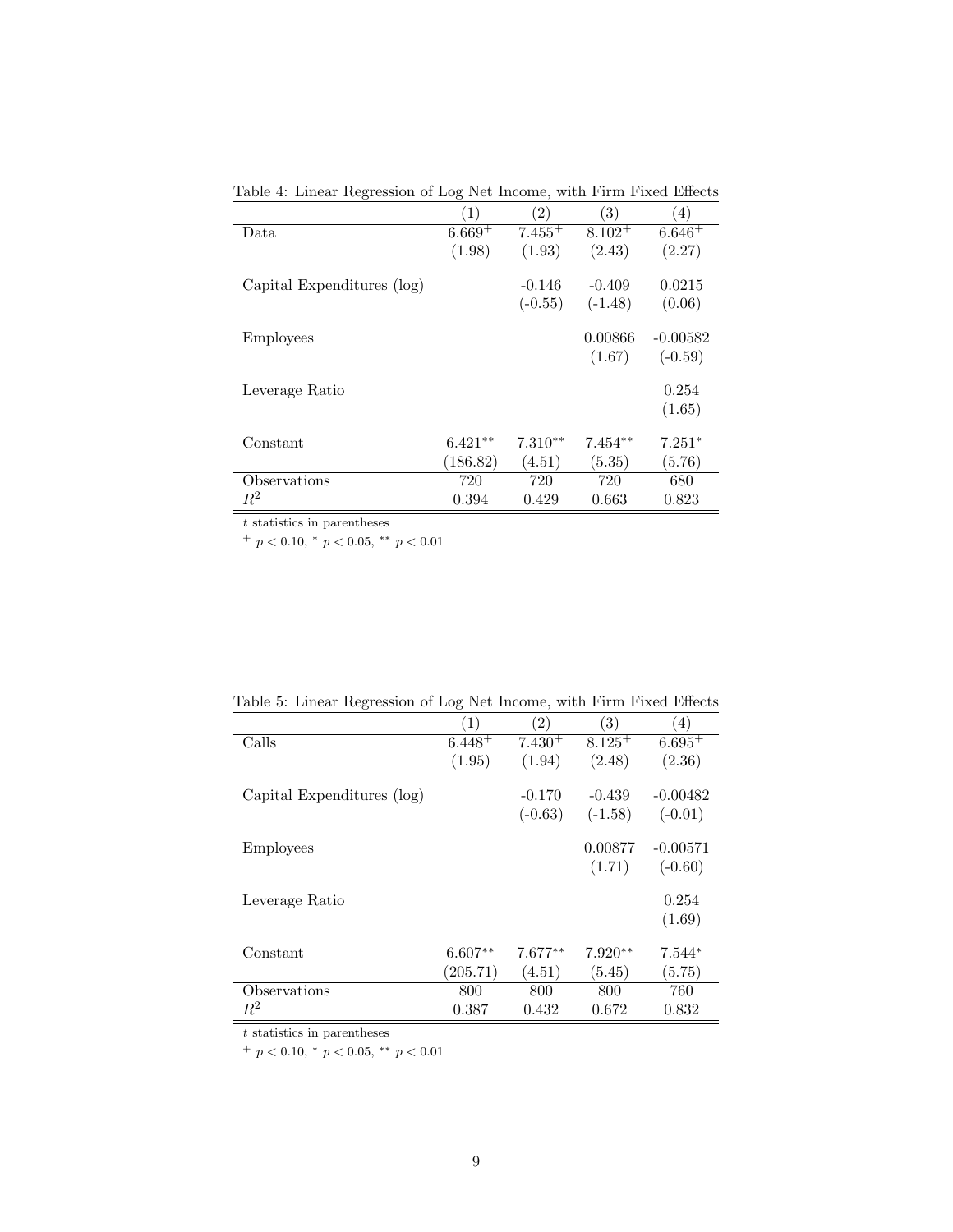| Table 0. Emeal Regression of Eog Net mcome, with Firm Fixed Emects |                  |                   |                   |                   |  |  |  |
|--------------------------------------------------------------------|------------------|-------------------|-------------------|-------------------|--|--|--|
|                                                                    | $\left(1\right)$ | $\left( 2\right)$ | $\left( 3\right)$ | $\left( 4\right)$ |  |  |  |
| Developers                                                         | $-0.0385+$       | $-0.0448+$        | $-0.0563*$        | $-0.0467+$        |  |  |  |
|                                                                    | $(-1.91)$        | $(-1.91)$         | $(-3.39)$         | $(-2.89)$         |  |  |  |
| Capital Expenditures (log)                                         |                  | $-0.175$          | $-0.547+$         | $-0.182$          |  |  |  |
|                                                                    |                  | $(-0.64)$         | $(-2.33)$         | $(-0.55)$         |  |  |  |
| <b>Employees</b>                                                   |                  |                   | $0.0111^{+}$      | $-0.000597$       |  |  |  |
|                                                                    |                  |                   | (2.59)            | $(-0.07)$         |  |  |  |
| Leverage Ratio                                                     |                  |                   |                   | 0.197             |  |  |  |
|                                                                    |                  |                   |                   | (1.44)            |  |  |  |
| Constant                                                           | $6.797**$        | $7.933**$         | $8.489**$         | $8.133**$         |  |  |  |
|                                                                    | (76.46)          | (4.47)            | (6.91)            | (6.60)            |  |  |  |
| Observations                                                       | 800              | 800               | 800               | 760               |  |  |  |
| $\,R^2$                                                            | 0.377            | 0.424             | 0.785             | 0.873             |  |  |  |

Table 6: Linear Regression of Log Net Income, with Firm Fixed Effects

 $\boldsymbol{t}$  statistics in parentheses

+  $p$  < 0.10, \*  $p$  < 0.05, \*\*  $p$  < 0.01

| $\circ$<br>っ               |                  |                   |             |                  |  |  |
|----------------------------|------------------|-------------------|-------------|------------------|--|--|
|                            | $\left(1\right)$ | $\left( 2\right)$ | (3)         | $\left(4\right)$ |  |  |
| Data                       | 0.237            | 0.272             | 0.319       | 0.236            |  |  |
|                            | (1.15)           | (1.13)            | (1.80)      | (1.64)           |  |  |
| Capital Expenditures (log) |                  | $-0.00643$        | $-0.0257$   | $-0.00115$       |  |  |
|                            |                  | $(-0.39)$         | $(-1.75)$   | $(-0.07)$        |  |  |
| <b>Employees</b>           |                  |                   | $0.000633+$ | $-0.000191$      |  |  |
|                            |                  |                   | (2.30)      | $(-0.40)$        |  |  |
| Leverage Ratio             |                  |                   |             | 0.0145           |  |  |
|                            |                  |                   |             | (1.91)           |  |  |
| Constant                   | $0.172**$        | $0.207^{+}$       | $0.222*$    | $0.191^{+}$      |  |  |
|                            | (87.31)          | (2.09)            | (3.04)      | (3.08)           |  |  |
| Observations               | 800              | 760               | 760         | 720              |  |  |
| $R^2$                      | 0.181            | 0.205             | 0.658       | 0.845            |  |  |

Table 7: Linear Regression of Log Operating Profits, with Firm Fixed Effects

 $t$  statistics in parentheses  $\overline{\phantom{a}}$ 

 $^{+}$   $p$   $<$  0.10,  $^{\ast}$   $p$   $<$  0.05,  $^{\ast\ast}$   $p$   $<$  0.01